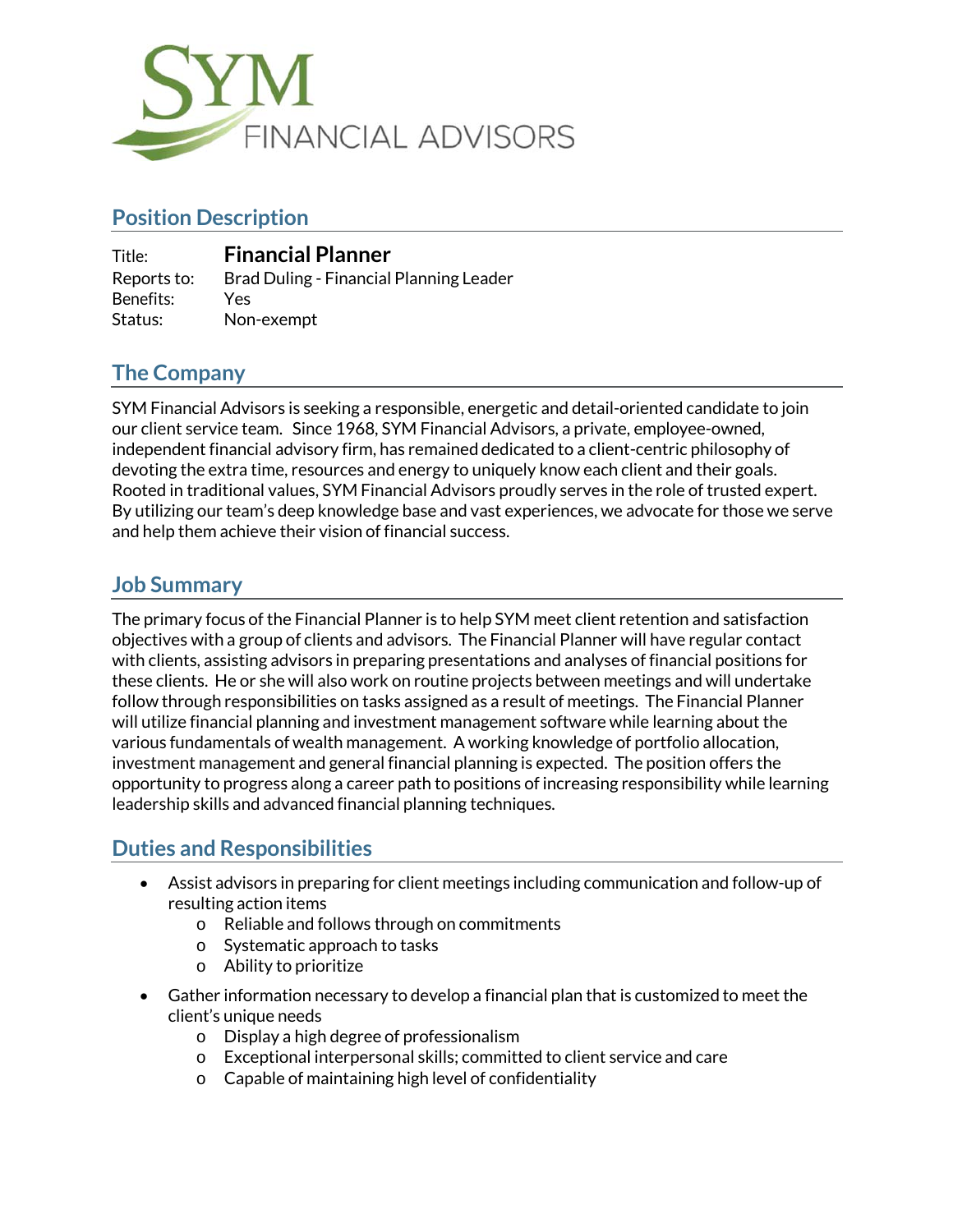- Prepare and analyze information and develop reports in preparation for presentation to clients by employing extensive computer skills
	- o Proficient in Microsoft Word and Excel
	- o Excellent written and verbal communication skills
	- o Possess strong analytical skills
- Input data to produce accurate financial plans and investment reports
	- o Ability to manage multiple projects and deadlines
	- o Detail oriented
	- o Must be organized
- Review client quarterly investment reports and assist in rebalancing portfolios in accordance with client objective
- Implement action steps to fill gaps in a client's financial plan.
- Communicate with clients, verbally and in writing; respond to client questions or concerns
- Provide exceptional service to clients through teamwork with financial advisors
	- o Trouble-shoot problems, schedule and organize meetings, serve as liaison between advisor and client as needed
	- o Service oriented attitude towards clients, advisors and other team members
	- $\circ$  Provide a relationship to a group of clients whose financial advisor often travels on business. This will include driving projects to completion in the advisor's absence and assisting financial advisors with their routine tasks while they are out of the office
	- $\circ$  Perform client service tasks such as executing trades, preparing advisor meeting binders/reports, monitoring distributions, and following up on processing new account/transfer forms
- Other projects as assigned by your supervisor

#### **Qualifications**

- Bachelor's degree in Finance, Accounting or Personal Financial Planning strongly preferred
- Strong desire to attain or retain CFP credential
- Background in financial management and investments preferred
- Team-oriented individual who enjoys serving clients
- Detail-oriented; ability to keep projects on timeline
- Excellent written and verbal communication skills
- Exceptional interpersonal skills
- Proficiency in Microsoft Word, Excel, PowerPoint, and Outlook, as well as CRM software
- Strong math aptitude
- Desire / ability to work successfully in a small company environment